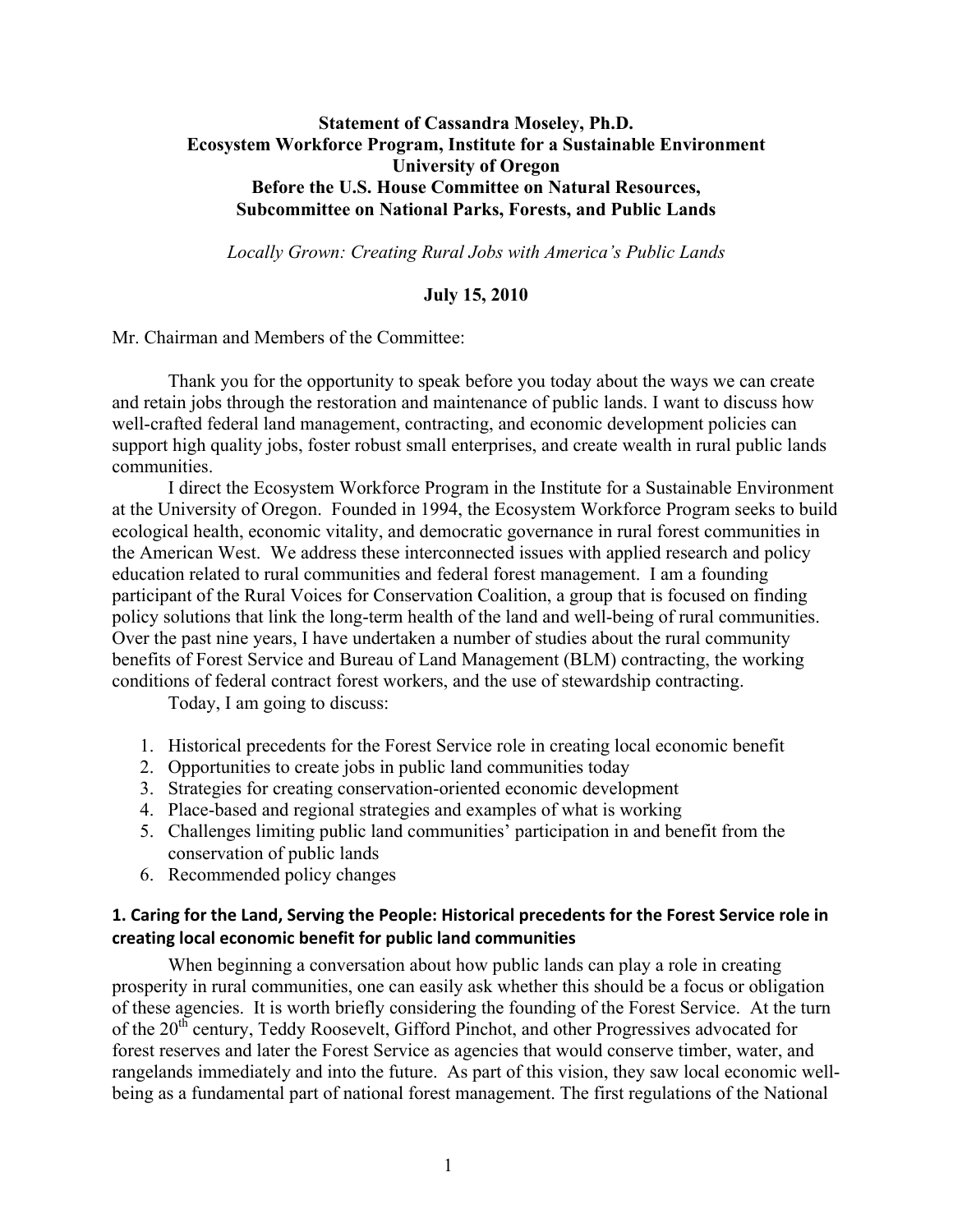Forest Reserves (the 1905 Use Book) laid out "protecting local residents from unfair competition in the use of forest and range" as a central purpose of the reserves. Since then, Congress has repeatedly created programs to focus the Forest Service's attention on the creation of local economic benefit from sustainable management of the national forests. In the past 60 years, we have seen the Sustained Yield Forest Management Act of 1944, which authorized the Forest Service to create units where sustained yield timber harvest was to benefit the local community; special salvage timber sale and small business timber sale programs; and obligations under the National Forest Management Act to analyze the economic impact of management. More recently, appropriations associated with the National Fire Plan, Secure Rural Schools, and stewardship contracting all focus the attention of national forests on creating local community economic benefit while managing lands for the long term good of the Nation. For a century of its history, the Forest Service has had to simultaneously address national interests and local benefits; and balance current needs and long-term well being.

### **2. Forest and watershed restoration and biomass utilization: Opportunities to create jobs in public land communities today**

Now more than ever, we understand the key roles that national forests and other public lands play in securing clean air, water, biodiversity, and carbon now and into the future. Federal lands also provide places for recreation, retreat, renewal—critical roles in a nation that struggles to unplug and unwind; and even more significant for today's youth, who are facing an epidemic of obesity.

Despite their importance, our national forests and other public lands face a significant and growing need for management to recover ecosystem function, reduce fire hazard, and prepare for and adapt to climate change. These lands and forests need hazardous fuels reduction, improved wildlife and fish habitat, road decommissioning and maintenance, and updated recreation facilities. Although funds from the American Recovery and Reinvestment Act (ARRA) have helped to reduce the backlog, much still needs to be done. The need to actively restore our national forests and grasslands is great, as is the need to create economic opportunity for the businesses and workers in communities who live adjacent to public lands.

Investments in forest and watershed restoration create jobs and economic impacts similar to investments in infrastructure projects such as building roads and bridges. In a recent economic impacts study, we found that forest and watershed restoration activities create between 15.7 and 23.8 jobs per \$1 million invested in Oregon. The economic multipliers are in the range of 1.4 and 2.4.<sup>1</sup> Employment numbers tend to be higher for labor intensive activities such as hand thinning, tree planting, and site preparation and lower for equipment-intensive jobs such as construction of instream habitat and mechanical thinning, selective logging and the like. However, the equipment-intensive jobs usually created more total economic impact. The majority of the companies we interviewed were quite small—nearly two-thirds had annual revenues less than \$1 million.<sup>2</sup>

Forest restoration activities such as hazardous fuels reduction and thinning have the potential to generate small diameter trees and other woody biomass that can be used to create wood products and energy. These products are wide ranging and include posts, poles, furniture, animal bedding, landscaping projects, paper, and engineered wood products and energy including heat and electricity. Developing utilization businesses located near the national forests can reduce treatment costs for the federal government and other landowners, as well as create local business and employment opportunities.<sup>3</sup>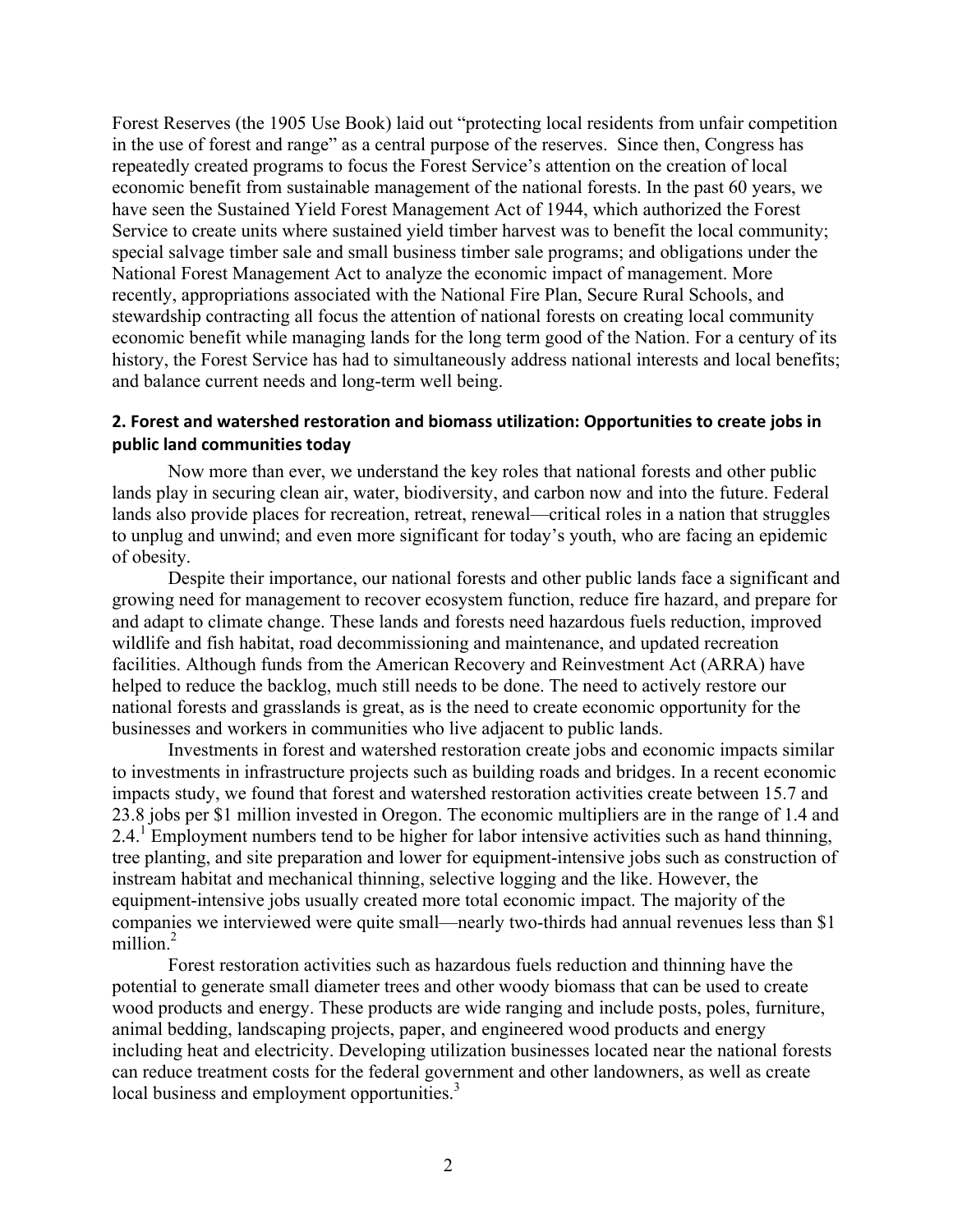# **3. Restoration and biomass utilization: Strategies for creating conservation‐oriented economic development**

As ARRA winds down over the coming year, the central challenge will be to translate the economic opportunity of forest and watershed restoration and the utilization of byproducts into economic reality for rural communities over the long term. During the recession, federal policy has been focused on stimulating the economy by creating immediate jobs. In many ways, this is an appropriate strategy for encouraging recovery and avoiding deflation. However, many public lands communities have longer-term, underlying economic weaknesses that will not be resolved when the national economy recovers. Beyond short-term stimulus, many rural public lands communities need to develop economically. There are several key dimensions of successful conservation-oriented economic development:

- *Wealth creation and retention:* The development of local businesses that provide restoration and stewardship services or energy products need to be scaled to meet local market demand and be part of an integrated economy that includes value-added manufacturing and local ownership to ensure that the money generated circulates through the local economy.
- *Diversity and adaptability:* In small rural economies, the businesses that can provide a diversity of services and evolve as needs change will be best able to withstand changes in economic or environmental conditions. In natural resource-based economies, seasons, natural disturbance, and commodity markets are constant sources of change. In the face of climate change and the need for renewable energy development, creating integrated, diverse strategies will allow rural communities to withstand change and perhaps even prosper because of it.
- *Robust small businesses:* Local ownership and hybrid ownership models that create not only jobs but also local business opportunities can help create local wealth along with jobs*.*
- *High quality jobs*: Focusing on high quality jobs is critical to overall community well being. Job creation efforts that focus on securing a large number of jobs do not always consider whether those jobs will enable workers to support their families. Equally problematic, rural communities often do not have the population available to take advantage of large-number-low-quality-job strategies, so the jobs and the economic benefits will go to outsiders. Strategies that focus on creating high quality, longer duration jobs will better help rural businesses strengthen their efforts to create more sustained positive economic impacts.

### **4. Place‐based and regional strategies and examples of what is working**

What does it take to transform the need for forest and watershed restoration into rural wealth, diverse and flexible enterprises, and jobs? Across the West, communities and their agency partners have been working together to foster economic development around forest and watershed restoration and biomass utilization. Over time, a set of strategies are emerging that foster success. These include: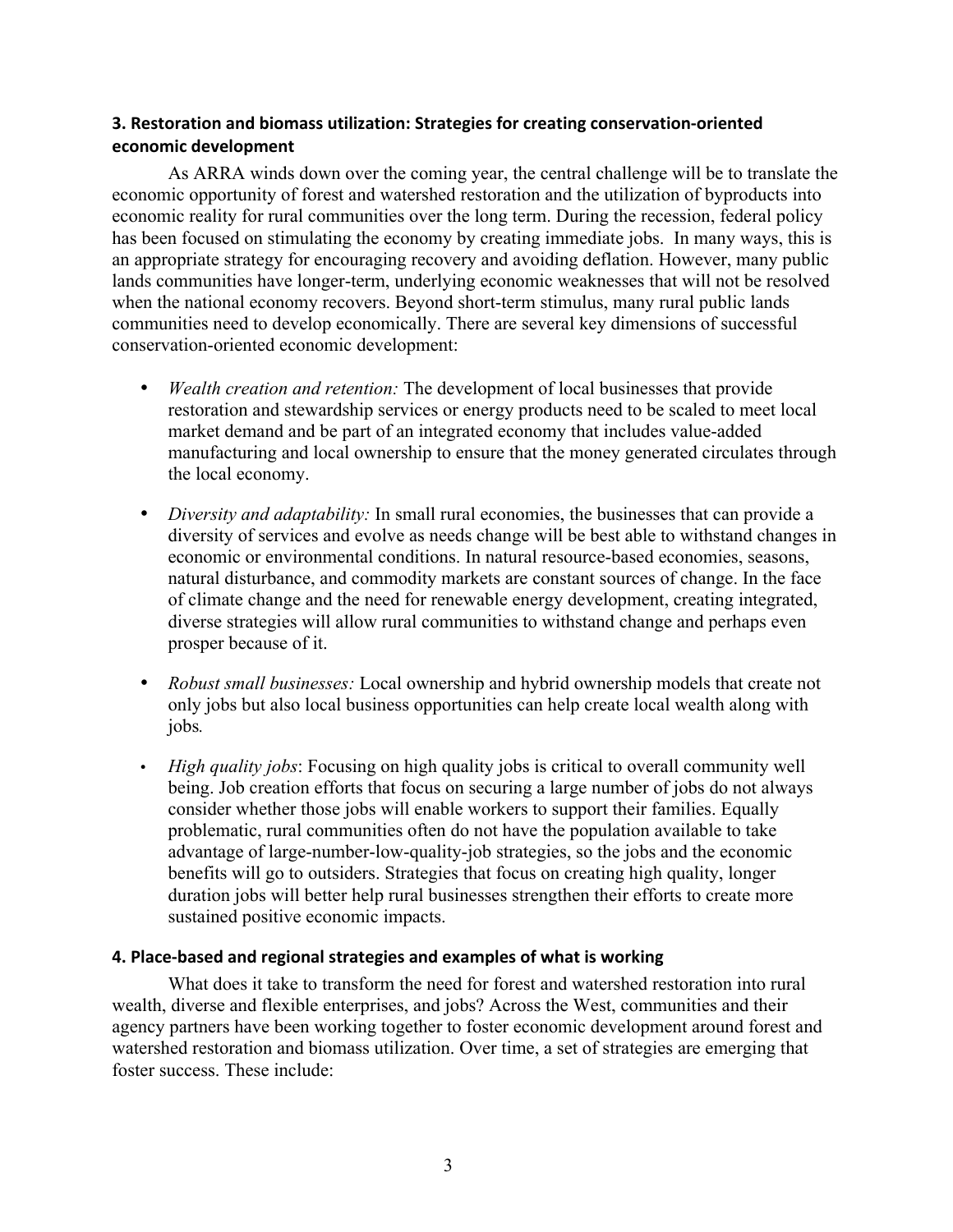- Collaboration
- Community-based organizations
- Best value and stewardship contracting and contractor development
- Promotion of quality jobs
- Integrated value-added manufacturing and biomass utilization
- Regional strategies and networks

#### *Collaboration*

Since the mid-1990s, collaboratives that include front line staff from federal agencies, local government officials, local citizens, environmentalists, and industry representatives have emerged in the West to resolve conflict over federal land management, find common ground, and develop and implement projects. By starting small, using demonstrations and field tours, and monitoring project implementation, many collaborative groups have built sufficient trust to move toward landscape-scale restoration. Now, established collaborations are taking on increasingly large and complex projects. Initially, collaboration can be slow to develop. Strengthening and expanding collaboration is an iterative process, where each project builds on the last. But the benefits of collaboration include innovative solutions to complex problems, reduced tensions, and more financial and technical resources to implement a project. These collaborative approaches are critical to the effective and efficient management of our public lands and to restoring social harmony in the communities that have born the brunt of conflict over national forest management. Collaboration has proved itself to be an essential strategy to developing and implementing durable solutions.

#### *Community‐based organizations*

Alongside collaborative processes, in many western communities, community-based organizations have emerged to help facilitate collaborative groups, assist the agencies with project planning and implementation, and support business and workforce development for both restoration and value added manufacturing and biomass utilization. Organizations such as such as Wallowa Resources (Enterprise, OR), Lake County Resources Initiative (Lakeview, OR) and the Watershed Research and Training Center (Hayfork, CA) develop partnerships with local entrepreneurs, agencies, and community leaders to strengthen small local business development and to increase the flow of benefits from forest management to local communities and workers. In addition, regional organizations such as Sustainable Northwest are playing a pivotal role in networking these organizations, providing technical and facilitation assistance, and helping entrepreneurs access urban markets. Place-based, regional, and even some national organizations have become essential in achieving conservation and rural development objectives. These are the entities that create neutral forums of diverse stakeholders for the agencies, provide technical assistance to support local community and business efforts, and foster innovation and hope that federal agencies cannot create on their own.

### *Best value and stewardship contracting and contractor development*

Direct Federal employment, procurement contracts, timber sales, stewardship contracts, and cooperative agreements are the central ways that the Forest Service generates economic activity through land management. Examining ARRA awards in the West based on recipient location (rather than project location) suggests that the U.S. Departments of Agriculture and the Interior have been the lead funders in many of the hardest hit-rural counties in the West. This is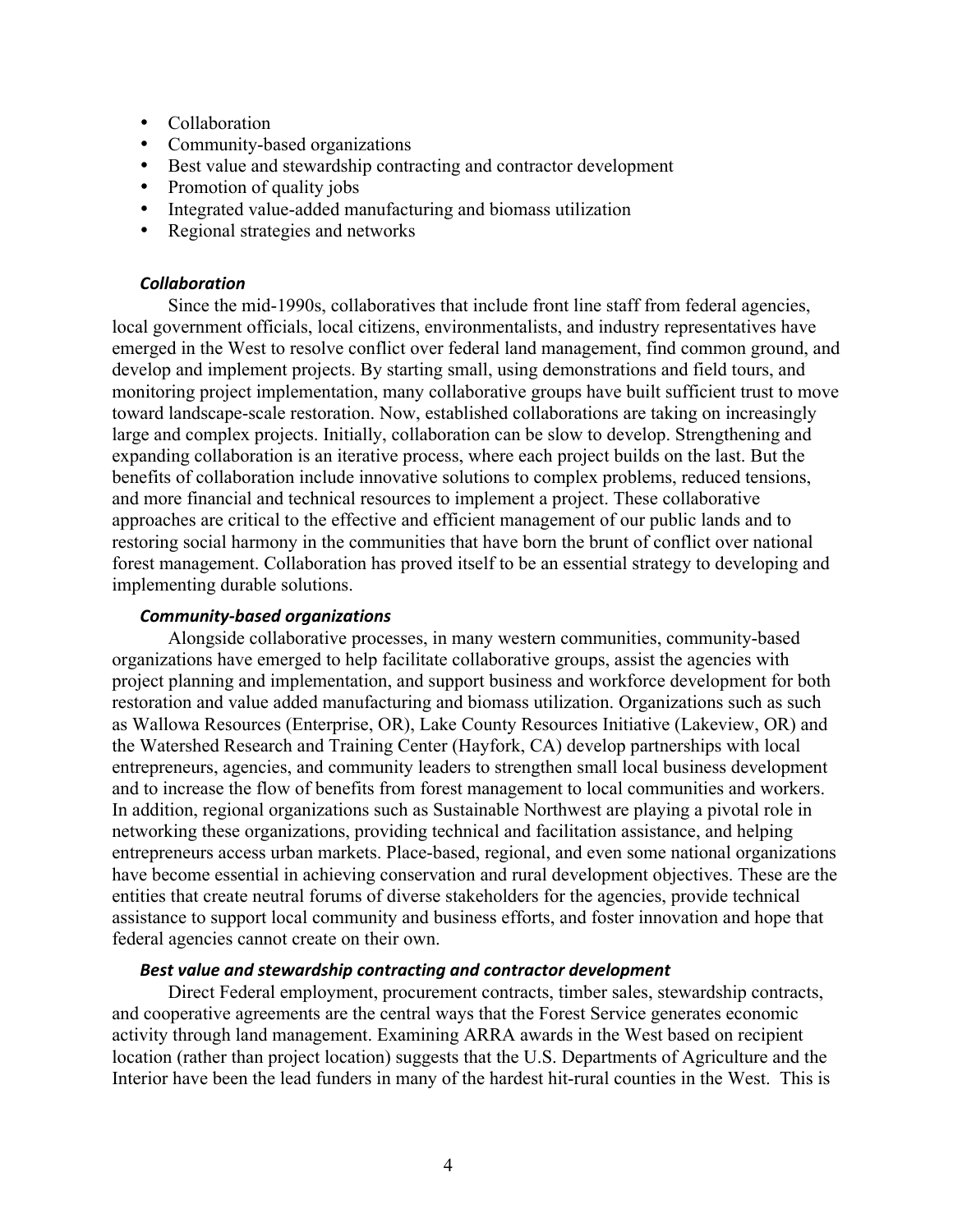despite the relatively small amount of ARRA funding obligated to land management agencies, suggesting that funds from these agencies can and do reach businesses in the rural West.<sup>4</sup>

The ways contracts and agreements are structured impacts whether local contractors can readily compete for them. Best value contracting, in particular, can reward contractors who perform high quality work, have well-trained workers, or use low impact equipment. In addition, for much of the last decade the Forest Service has had the authority to consider local benefit when awarding stewardship and many service contracts. These authorities can help increase awards to local contractors. 5

In addition, cooperative agreements between land management agencies and communitybased organizations, especially in communities with limited contracting capacity, can help increase local benefit. For example, in Hayfork, California, where there are virtually no contractors left, the Watershed Research and Training Center and the Shasta Trinity National Forest have entered into cooperative agreements for restoration projects that employ and train local workers. This approach serves to create local jobs now while building local workforce capacity for the longer term.

In addition to best value contracting and cooperative agreements, stewardship contracting has become a very effective tool for undertaking public lands restoration and creating a diversity of local benefits. For example, in Northern California, the BLM and Forest Service have entered into ten-year stewardship agreements with the Trinity Resource Conservation District to collaboratively mange the Weaverville Community Forest. These agreements have turned a conflict into a broadly-supported strategy to reduce fire hazards, while improving recreational opportunities, protecting cultural resources, and sending logs to the local sawmill. On the Fremont National Forest, a 10-year stewardship contract is being used to implement broad agreement about forest restoration and keep the local sawmill open, saving dozens of milling and logging jobs. In Central Oregon, stewardship contracting has enabled contractors to acquire new equipment and identify new markets for biomass utilization. In Southwest Oregon, the Rogue Siskiyou National Forest has used stewardship agreements to quickly implement ARRA projects and create more than 35 jobs conducting hazardous fuels reduction. Over the last several years, Forest Service Region 6 has invested in training their staff, members of collaborative groups, and contractors in understanding how to use tools like stewardship contracts. These initial steps and leadership from the Regional Office have positioned national forests in Region 6 to take advantage of stewardship contracting authorities.

#### *Promotion of quality jobs*

Poor job quality has been a long-standing problem for labor-intensive workers such as those that work on thinning and tree planting projects. Often Hispanic migrants, these workers are subject to frequent verbal abuse and safety and labor violations. Changing these conditions requires shifting the dynamics in the labor and contracting markets. In recent years, the Forest Service and Department of Labor have come together to collaborate to increase enforcement of labor, safety, and contracting regulations. More recently, Region 6 of the Forest Service has begun to collaborate with state and Federal agencies and worker organizations to pursue more consistent enforcement and create a cultural change within the agency that supports staff in recognizing and acting on labor and safety violations as they would timber theft or abandoned camp fires. Although there is still a long way to go before labor-intensive forest workers will experience consistent changes in their working conditions, these recent steps are promising.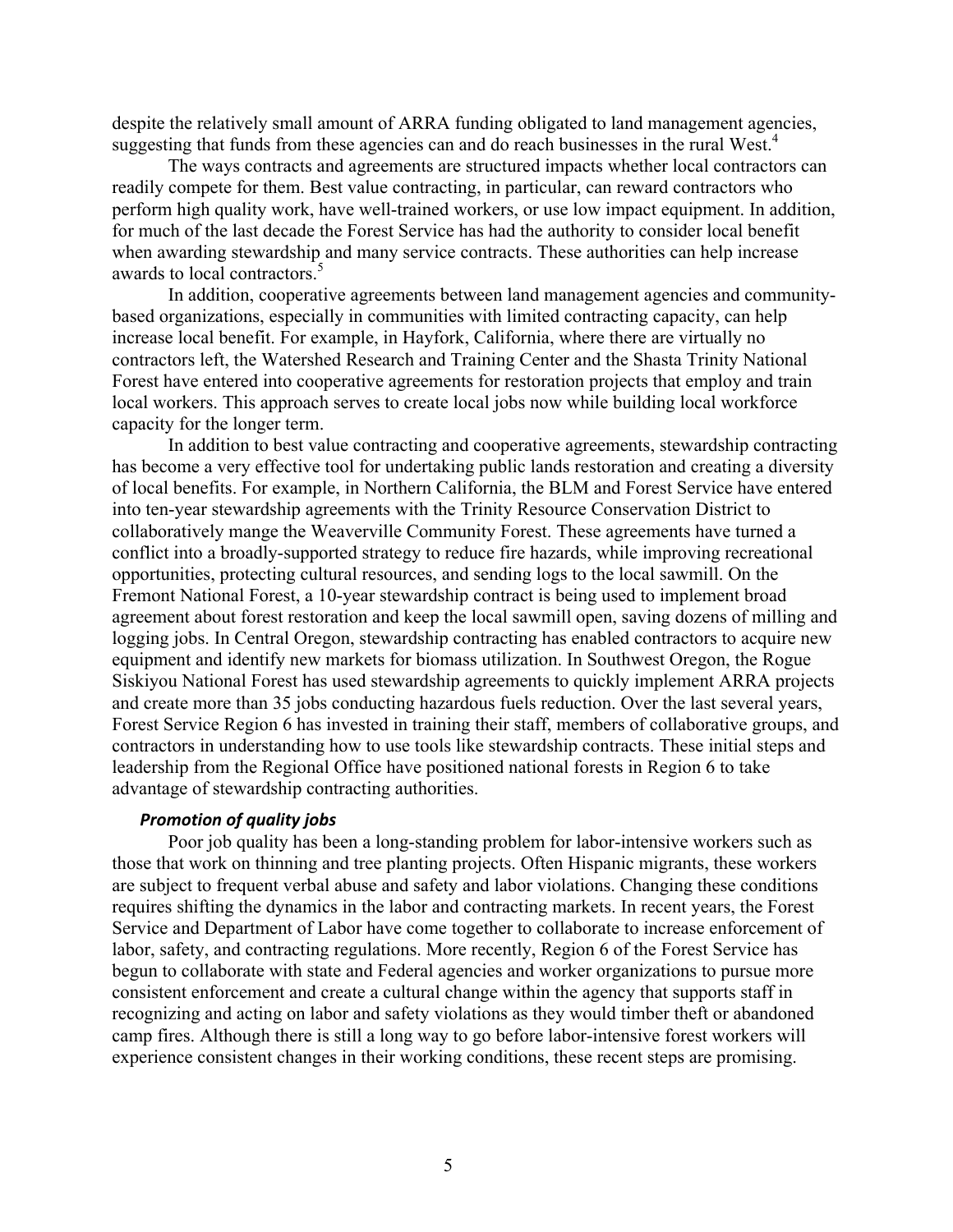#### *Integrated value‐added manufacturing and biomass utilization*

A number of biomass development strategies are emerging, which integrate value-added manufacturing, and electrical and heat generation. These approaches create projects that are energy efficient, scaled appropriately to local forest conditions, and structured to allow public land communities to capture as much benefit as possible. In Wallowa County, for example, a number of business, nonprofit, and county partners are developing an Integrated Biomass Energy Campus. Already, it has created 14 new jobs utilizing woody biomass that otherwise would have been left in the woods after thinning to be piled and burned. With planned additions to the campus, including a new combined heat and power plant that will provide electrical and thermal energy to the co-located companies, total employment will rise to 26-30 jobs (nearly 1% of nonfarm workforce in the county) and annual biomass purchase will increase to 50,000 tons – value of about \$1.2 to \$1.5 million annually. This project will support additional jobs in the woods and help sustain the economics of private working forestlands. This new local market will help support about 7,000 acres of forest restoration / fuel reduction annually. This model reduces transportation costs, creates partnerships, and has the potential to provide sustained community economic development.

#### *Regional strategies and networks*

Although community-based approaches to economic development promise to maximize local benefit, in communities dominated by public lands, the reality is that politics and markets operating regionally and nationally greatly affect the ability of community-based efforts to succeed. Increasingly, community-based organizations are realizing that they need to work across communities and regionally to affect economic development locally.

For example, the Ecosystem Workforce Program, Sustainable Northwest, Wallowa Resources, and the Watershed Research and Training Center are collaborating on a regional economic development project focused on sustainable forest stewardship in a dry forest zone covering 15 counties of eastern and southern Oregon and northern California. By strengthening community-based organizations and regional networks, the project will develop a model to increase the viability of sustainable forest stewardship in which rural communities participate and prosper. Our strategy involves: (1) creating multiple value streams supporting sustainable forest stewardship; (2) developing integrated biomass utilization and renewable energy; (3) building community and business capacity to achieve forest and economic resilience; (4) creating the policy conditions to support sustainable forest stewardship on public and private lands; and (5) documenting and communicating lessons in the zone, regionally, and nationally. <sup>6</sup> Grants from the U.S. Endowment for Forestry and Communities, the USDA Rural Development, and several other sources are funding this project.

### **5. Challenges limiting public land communities' participation in and benefit from the conservation of public lands**

This model of integrated land management and economic development—collaborative land management planning and implementation, robust community-based organizations and networks, healthy adaptable contracting and wood/biomass processing businesses—is showing promise across the West. But, this model faces considerable policy challenges. For example:

• Collaborative agreement about how and where to conduct forest and watershed restoration exceeds the financial and organizational capacity to plan and implement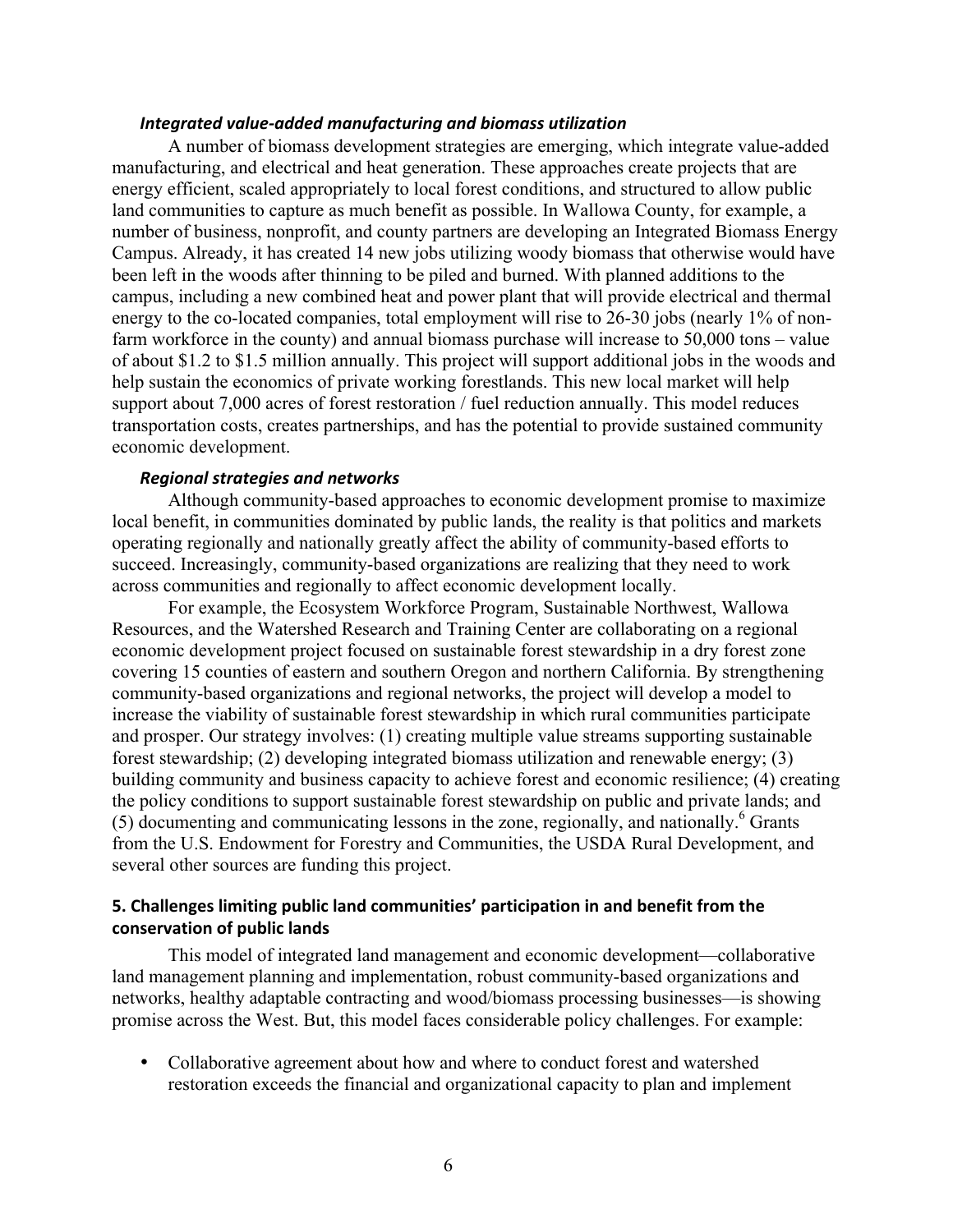projects within the land management agencies, private sector, and nonprofit organizations involved in this work.

- Local entrepreneurs seeking to develop businesses that use biomass for wood products and energy production face a number of barriers including lack of access to capital, concerns about biomass supply, viable local ownership models, and need for risk sharing.<sup>7</sup>
- High-speed Internet connections have become a de facto requirement of contracting with the federal government. However, many rural businesses in the West that wish to work with the government are hampered by lack of broadband.
- Although the Forest Service's Washington Office and Region 6 Office have provided direction and training for front line personnel to collaborate, and we are seeing increased front line commitment to collaboration, there remain institutional structures—particularly systems of budget formulation and allocation and performance measures—that can create strong disincentives to collaborate.<sup>8</sup>
- Federal land management agencies and economic development agencies do not work together consistently. Through the Northwest Economic Adjustment Initiative, the Pacific Northwest developed successful models of sophisticated collaboration among state and federal economic development and natural resource agencies. Unfortunately, these networks have weakened over time due to sustained downsizing and reorganization and a lack of focus.
- Quality jobs continue to be allusive for many workers performing labor-intensive forest work, and the markets for manual thinning are highly competitive.

### **6. Recommendations**

- *A. Reauthorize stewardship contracting* to allow for continued use of one of the most effective tools available to the Forest Service and BLM for undertaking forest restoration, encouraging business innovation, and creating local benefit.
- *B. Support community-based organizations and collaboration in public lands communities* by creating a grant program administered by the national forest system to allow national forests and community partners to foster community, business, and land management agency capacity to collaboratively work to integrate climate change adaptation, public lands restoration, and rural community development.
- *C. Develop Forest Service budget structures that meet today's challenges* by allowing for integrated management of national forest system lands. The President's proposed Integrated Restoration and Resource line item moves in the right direction.
- *D. Develop strategies for performance evaluation that reflect the complexity of federal land management and the interconnected goals of ecological health and community well being.* Over the past several years, the Forest Service has revamped their performance evaluation system, particularly associated with fire and fuels management. Their performance measures are more sophisticated and their data collection systems are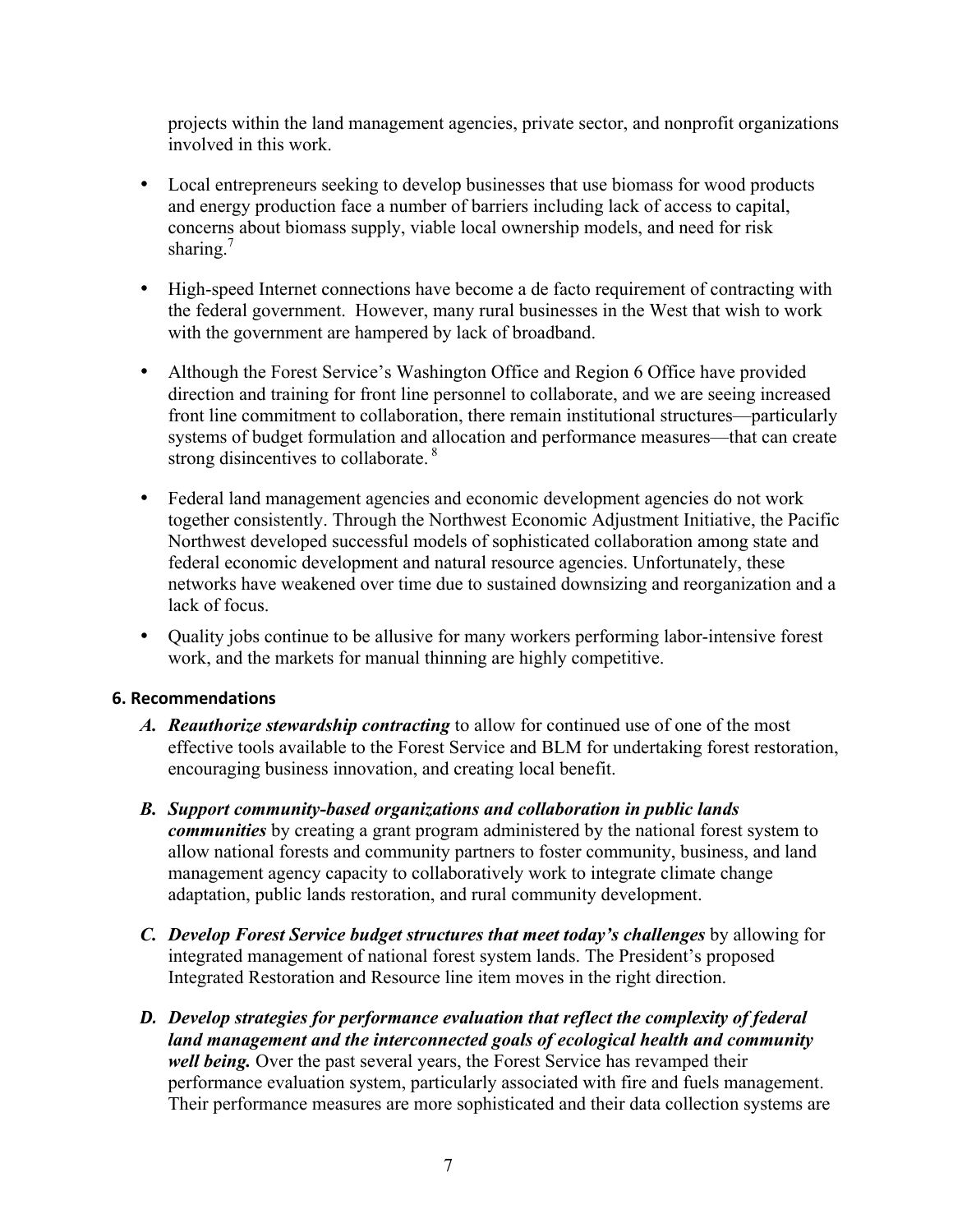more fully developed. Yet, this target-driven system of performance measurement fails to capture the complexity of the problems facing the agency and fails to credit the agency when they develop and implement innovative solutions to those problems. Moreover, the system, while better at measuring biophysical outputs and outcomes, still lacks measure of socioeconomic outcomes. The recent tracking system created to monitor ARRA jobs and economic impact outcomes could be part of a strategy to incorporate socioeconomic measures into the current accountability system.

*E. Focus on job quality as a central component of green economic development.* We need to focus attention on equal access to worker protection across all types and classes of workers in order to create quality jobs for workers and a level playing field for businesses contractors. This will require sustained attention on the part of Congress, the Federal government, and worker organizations*.* 

## **Endnotes:**

 1 Max Nielsen-Pincus and Cassandra Moseley, *Economic and Employment Impacts of Forest and Watershed Restoration in Oregon,* EWP working paper # 24, Ecosystem Workforce Program, University of Oregon. Available at, http://ewp.uoregon.edu/downloads/WP24.pdf

2 Autumn Ellison, Fraser Macdonald, Max Nielsen-Pincus, and Cassandra Moseley, *The Business of Restoration: A Profile of Restoration Contractors in Oregon*, EWP working paper # 23, Ecosystem Workforce Program, University of Oregon. Available at, http://ewp.uoregon.edu/downloads/WP23.pdf

<sup>3</sup> Becker, Dennis, and Joel Viers. "Matching the Utilization of Forest Fuel Reduction by-Product to Community Development Opportunities." In People, Fire, Forests, edited by Terry Daniels, Matthew Carroll, Cassandra Moseley and Carol Reich. Corvallis, OR: OSU Press, 2007.

4 Max Nielsen-Pincus, Josef Gordon, and Cassandra Moseley, *Monitoring the American Reinvestment and Recovery Act in the 11 Western States,* EWP briefing paper #24, Ecosystem Workforce Program, University of Oregon, 2010. Available at, http://ewp.uoregon.edu/downloads/BP\_24.pdf

<sup>5</sup> Cassandra Moseley and Nancy Toth. "Fire Hazard Reduction and Economic Opportunity: How Are the Benefits of the National Fire Plan Distributed?" Society and Natural Resources 17, no. 8 (2004): 701-16.

6 Emily Jane Davis, Cassandra Moseley, and Max Nielsen-Pincus, eds. *State of the Dry Forest Zone and Its Communities.* Ecosystem Workforce Program, University of Oregon, 2010. Available at, http://ewp.uoregon.edu/downloads/DryForestZoneAssmt.pdf

7 Dennis Becker, Sarah McCaffrey, Dalia Abbas, Kathleen E. Halvorsen, Pamela Jakes, Cassandra Moseley, "Conventional Wisdoms of Woody Biomass Utilization on Federal Public Lands," *Journal of Forestry*, forthcoming.